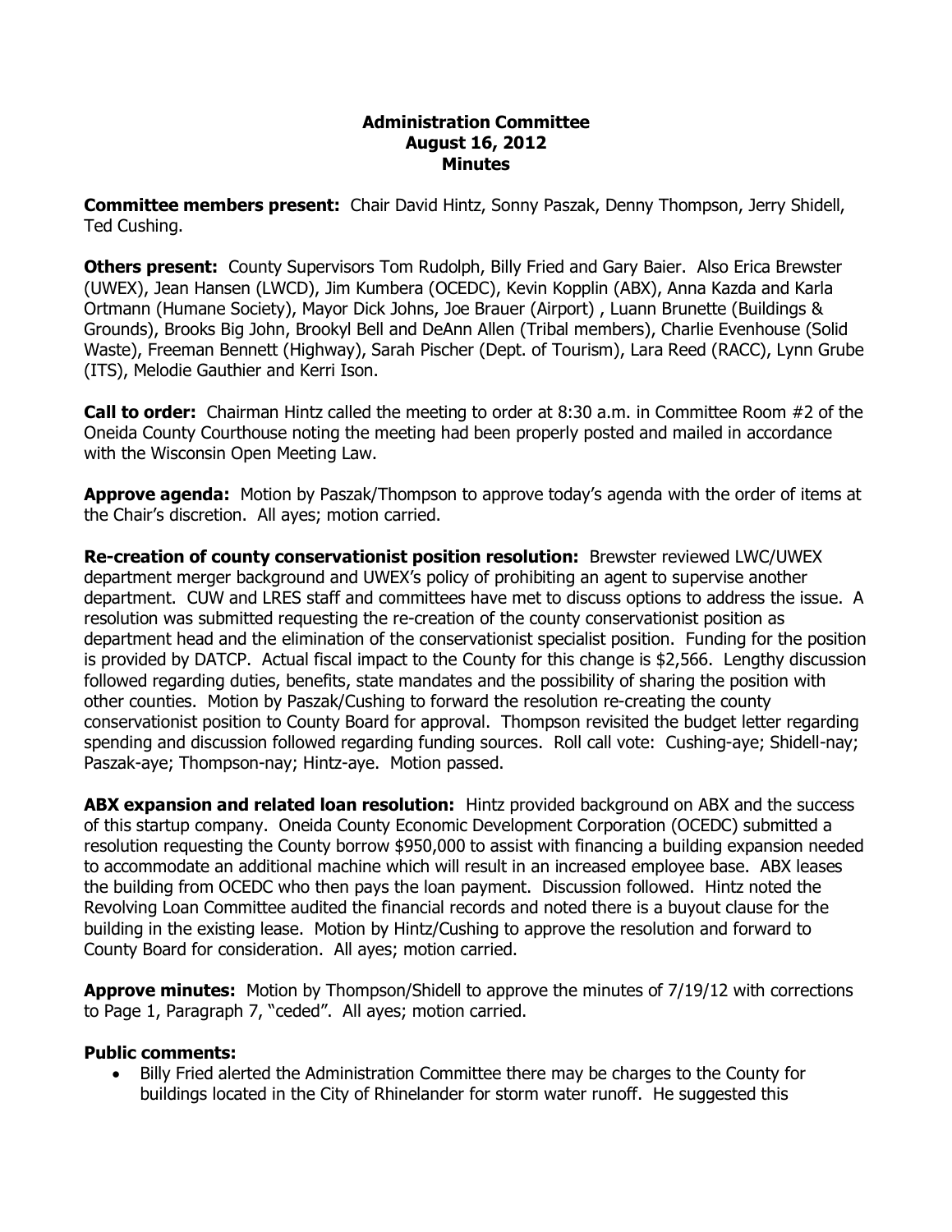Committee review the contract at a future meeting. Also as Chair of Buildings and Grounds Committee, he noted there have been challenges of moving departments to the new building and he is proud of staff and their efforts to make those projects happen.

DeAnn Allen requested information Item  $#12$ . Hintz noted at the last meeting the issue of a Tribal Concerns Committee was discussed. However, the Tribe was not notified of that meeting and this item was placed on the agenda to provide a venue for their input. A resolution relating to Tribal representation on Forestry Committee will be discussed at the upcoming County Board meeting.

**Oneida County Humane Society:** Kazda and Ortmann reviewed information regarding stray dog policies, strays per capita and payments received and support, donations, fundraising, fees and services provided by the OCHS. A copy of the 2012 budget and the proposed 2013 budget and operating agreement with the City for the final six months of 2012 were provided for review. This background information shows the partnerships made between the OCHS and other entities and is a basis for Kazda's request for support from Oneida County. Discussion followed. Formerly, the shelter was a city-owned facility. OCHS negotiated a management agreement to assume operations of the shelter effective 07/1/12 with the hope of having the building and vehicle be turned over to them in the future. Shidell felt that there is an inequity in payments from townships and the city and believes it deserves some consideration. Discussion followed regarding funding from the county. Lengthy discussion followed. OCHS representatives were asked to come forth with a requested amount at a future meeting. Shidell volunteered to work with OCHS, the City and County to work on a proposal.

Gary Baier noted the Town of Nokomis pays a monthly salary for a constable and has their own set of kennels to help reunite strays with their owners. He feels the towns and county need to work together on a solution suggesting that part of the dog license fees kept by the towns could be given to the OCHS.

**Allow continued lease of Airport space:** Fried and Brunette have been looking at the possibilities for the vacated space in the Courthouse after Public Health is moved to the Health and Aging Building. Staff is analyzing the needs of the County to see if moving the UWEX is prudent and is the best fit for future plans. Brauer noted that if UWEX/LWCD are moved to the Courthouse, there will be a budget shortfall in rental fees which would be split between the City and the County. He presented information regarding the Airport Meeting Room and the possibility of the County retaining use of the room if and when UWEX/LWCD is moved to the Courthouse. Brauer offered continued use of the conference room and storage space for the \$20,000 subsidy that the County would pay to close the budget shortfall. This would also eliminate the need to include conference room space within the current Public Health space as well as solve security issues for evening and weekend meetings. Lengthy discussion followed. Motion by Cushing/Paszak to endorse the plan to move UWEX/LWC and keep the Airport Meeting Room space available for use by the County. Discussion followed. All ayes; motion carried.

**Tribal Concerns Committee:** Hintz noted this issue began with the question of Tribal representation on the Forestry/Mining Committee. It then blossomed into the idea of having a Tribal Concerns Committee similar to Vilas County. The Vilas County Tribal Concerns Committee (TCC) is a six-member committee which includes two Tribal members with voting rights and the ability to bring agenda items forth, providing a forum for all partners. Tribal members believe it is a productive way to address issues and is beneficial for both sides since the tribe is another governmental agency. Feedback from the Tribal Council indicates they want a vote and a voice to work together on services and education.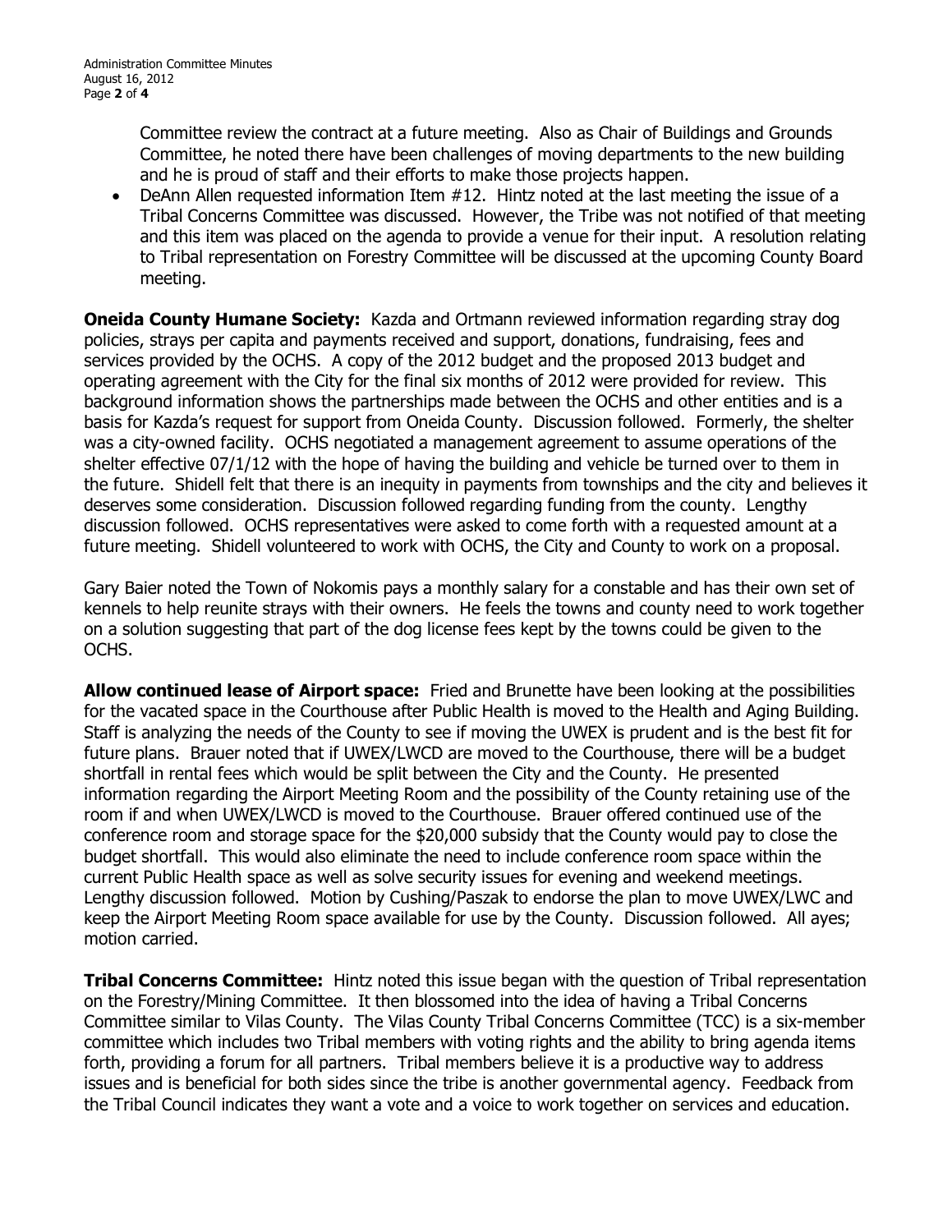Lengthy discussion followed. Thompson suggested notifying the Tribe of County meetings. Cushing suggested making a multi-county TCC with two members from each county and the Tribe and call upon Vilas County's experience. Cushing suggested this be placed on the next agenda and invite Al Bowman from the Vilas County TCC and other tribal members to proceed with the process.

**Update on Solid Waste Department:**  Evenhouse provided an update on the SWD. After significant issues over the past few years, the department is on track with budget at this time and he feels they will be able to pay back the shortfalls from prior years. Recycling markets have rebounded and the department's employee base and expenses have decreased. He is exploring switching glass vendors which will generate revenue from material that has not been processed in the past. Discussion followed regarding sharing services with other waste vendors.

**Sale of pine stumpage:**  Bennett noted the Highway Department used to own 40 acres in Jennings for a satellite Highway Shop. That shop has been shut down and dismantled and is now used as a borrow pit for clean fill. Twenty-acres has been sold to Plum Creek Timberlands with an easement. Plum Creek is interested in harvesting 12 acres and has offered 20% of stumpage. Motion by Cushing/Thompson directing the Highway Commission have the 12 acres logged with the proceeds going to the general fund. Discussion followed. All ayes; motion carried.

Meeting recessed for five minutes. Cushing was excused at 10:56 a.m.

**Power of Tourism presentation:** Sarah Pischer, Regional Tourism Specialist with the WI Department of Tourism, was asked by the Oneida County Tourism Council to make a presentation to this Committee, as well as the County Board, to re-emphasize the importance of tourism to northern Wisconsin. Tourism is critical to Wisconsin's economic growth. Travelers spent \$176 million in 2011 in Oneida County--2,048 jobs in Oneida County are tourism related. For every \$1 spent on tourism marketing, \$6 comes back to the state in traveler spending.

# **Waivers of insurance:** None.

# **Vouchers, reports and purchase orders:**

County Clerk:

· Motion by Thompson/Shidell to approve the vouchers for the Oneida County Clerk as presented. All ayes; motion carried.

ITS:

· Grube reviewed list of invoices to be paid. Motion by Thompson/Hintz to approve the ITS vouchers as presented. All ayes; motion carried.

Treasurer:

· Motion by Thompson/Paszak to accept the July 2012 statement of cash as presented. All ayes; motion carried.

Finance:

- · Motion by Paszak/Thompson to accept July 2012 general investment summary as presented. All ayes; motion carried.
- · Motion by Thompson/Paszak to approve the vouchers as presented for the Finance Department. All ayes; motion carried.

# **Line item transfers:** None